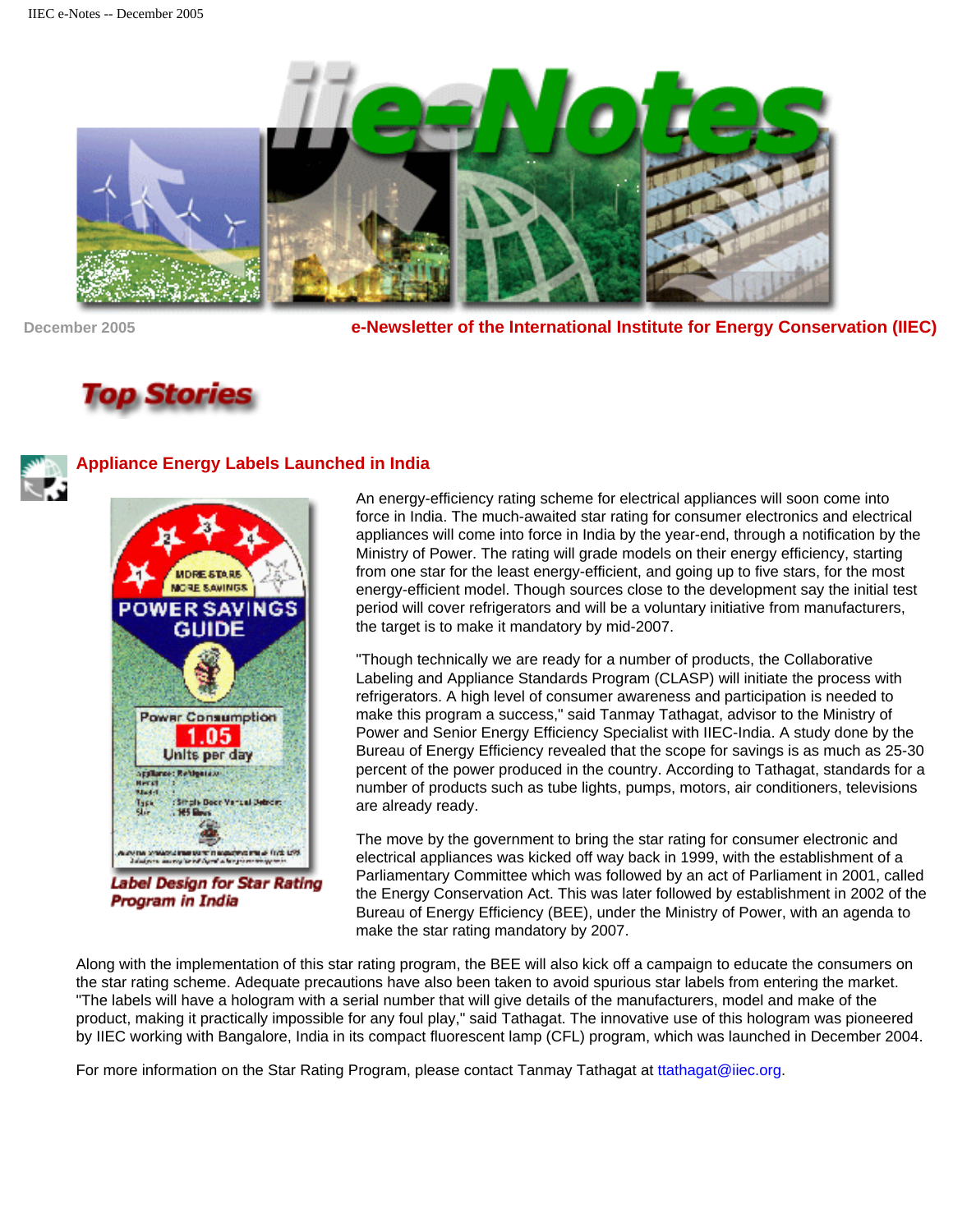

#### **Shaping Energy Policy Research in Thailand**

In mid-2005, the Joint Graduate School for Energy & Environment (JGSEE) was assigned by the Thai Research Fund (TRF) to implement the Energy Policy Research Project. The project is designed to provide information, analysis and policy recommendations to support high-level decisionmaking on Renewable Energy (RE) and Energy Efficiency (EE), as well as R&D on technologies that will assist the government to meet its ambitious targets for RE and EE utilization. The project's objectives also include assessment of human resource requirements and research and development (R&D) plan to promote RE and EE in the long-run.

RE and EE in Thailand have been categorized into 14 research areas including Transportation, Industry, Commercial Building, Residential Building, Agricultural Waste, Biogas, Waste, Ethanol, Biodiesel, Hydro, Wind, Solar PV, High Temp. and Low



The Home Page of www.thaienergy.org (the page is also viewable in English)

Temp. Solar Thermal. A team of domestic experts will be assigned by JGSEE to each research area to evaluate domestic potential and applicability of RE and EE technologies to Thailand. The assessment conducted by each research group will be completed in early 2006. JGSEE has engaged the International Institute for Energy Conservation (IIEC) to provide administrative and technical support services to JGSEE in the overall implementation of the Project.

IIEC-Bangkok is providing assistance to JGSEE in organizing and facilitating steering committee meetings, and will support and organize stakeholder meetings, research group meetings, as well as ensure that reports are prepared and produced in a high-quality and timely manner. IIEC also designed and developed a professional and unique bi-lingual project collaboration web site, [www.thaienergy.org,](http://www.thaienergy.org/) which aims to enhance the effectiveness of collaboration and information sharing among JGSEE, IIEC and the research groups. The collaboration web site compiles information and summaries from related RE and EE studies previously conducted by various agencies in Thailand. Other relevant international RE and EE studies will also be reviewed and added to the database. These on-line technical references will assist each research group in avoiding repetitive work and focusing on the issues that will complement the previous research.

For more information on the Thailand Energy Policy Research Project, please contact Sommai Phon-Amnuaisuk at [sphonamnuaisuk@iiec.org](mailto:sphonamnuaisuk@iiec.org).





### **IIEC Creates the Green Collateral ™ Investment**

There is now a new way to support IIEC's mission to accelerate the adoption of energy efficiency around the world, in every walk of life. In addition to donations, well wishers and supporters of IIEC now can make a deposit that will secure collateral to support the operations and growth of IIEC. Through a mechanism developed with CitiGroup and PNC Bank, IIEC's supporters can set aside a part of their portfolio for the investment in 5-year certificates of deposit (CDs) that provide the bank's normal rate of return. The banks have agreed to use these third-party deposits as collateral toward a credit line that IIEC can use for its operations and growth. IIEC also is finalizing the necessary papers to enable it to pay additional interest to supporters for the use of the CDs as collateral for the line of credit. The innovative Green Collateral ™ mechanism is the first of its kind by an NGO working in the field of sustainable energy. It will enable IIEC to finance and support its international operations, and at the same time will allow its supporters to ensure that a part of their portfolio directly supports the mission that they value so dearly.

For further details on the terms of the Green Collateral mechanism, contact IIEC's President, Dr. Nitin Pandit at [npandit@iiec.](mailto:npandit@iiec.org) [org](mailto:npandit@iiec.org).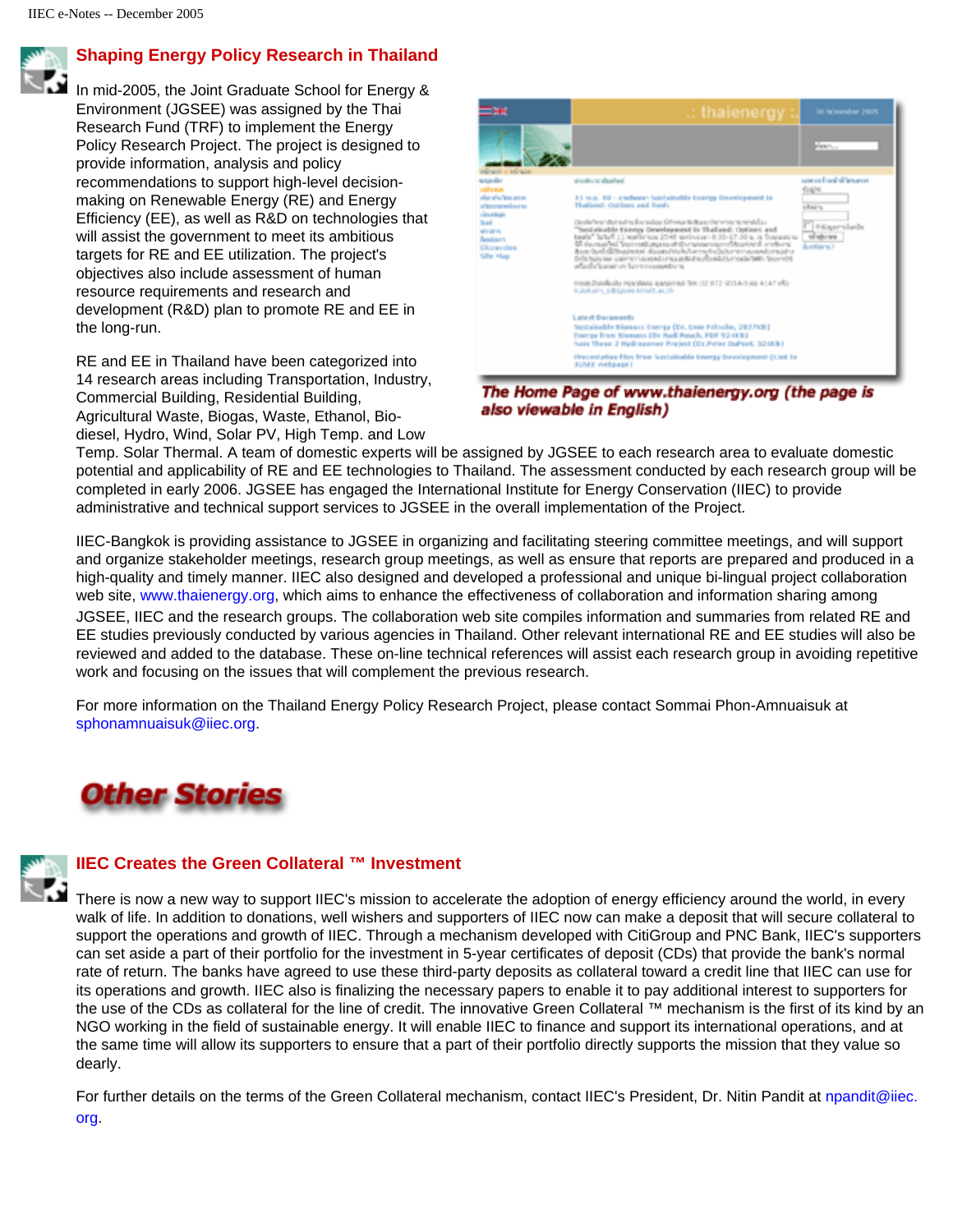



Representatives of the LP Gas industry at the IIEC Imbizo

More than four hundred people from local communities, NGOs, local and national government and the LP Gas Industry attended the *imbizo* organized by IIEC-Africa on the 27th of October 2005 at Orange Farm, Region 11 of Greater Johannesburg Metropolitan. The word "imbizo" is derived from the Zulu root "-biza" meaning "to call" suggesting a calling together of the community for consultation. The imbizo was a part of IIEC's LP Gas program supported by United States Agency for International Development (USAID). This event was co-sponsored by the LP Gas Industry including Totalgaz, BP Gas and Easigas, and South Africa's Central Energy Fund (CEF).

The imbizo was geared towards the facilitation of dialogue between members of

the community and the national stakeholders, to provide a platform for the community to interact with the LP Gas industry and Department of Minerals and Energy (DME), and also to understand the views of the community about LP Gas.

The IIEC LP Gas imbizo was a culmination of a two-year work program conducted in Orange Farm and Fine Town, both within the Region 11 of Greater Johannesburg Metropolitan. IIEC's work entailed baseline research coupled with community meetings, aimed at fully understanding energy-use patterns and resource availability in the communities. These were then followed by intensive and targeted demonstrations and information campaigns held at public places within the Orange Farm and Fine Town areas, to educate people on the benefits of LP Gas as a fuel of choice and to alleviate the negative perceptions toward LP Gas.

For more information on the IIEC LP Gas imbizo, please contact Jackie Kleinot at *ikleinot@iiec.org*.

## **Biomass for Energy Production in a Philippines Rural Community**

With funding from the New Zealand Agency for International Development (NZAID), IIEC-Philippines is conducting a pre-feasibility study that will determine the availability of biomass materials for use as fuel to a proposed biomass power plant in Panukulan, Polillio Island, Quezon Province, which will supplement the island's current domestic energy supply. Being one of the poorest municipalities in the Philippines, only 360 of the 2,400 households living in this part of the island have access to electricity.

The overall goal of the project will be to alleviate poverty, and the pre-feasibility study will include an assessment of the livelihood applications of biomass power in the agricultural and fishing sector. Examples of livelihood applications identified are rice mills, mini coconut oil mills, and ice making and cold storage facilities. The study will also include a socio-economic survey that will establish the priorities, needs and interests of the community. This will ensure



**Potential Site for the Proposed Biomass Power Plant in** Polillio Island

that the proposed biomass power plant and its livelihood applications are acceptable to the people and responsive to their development goals.